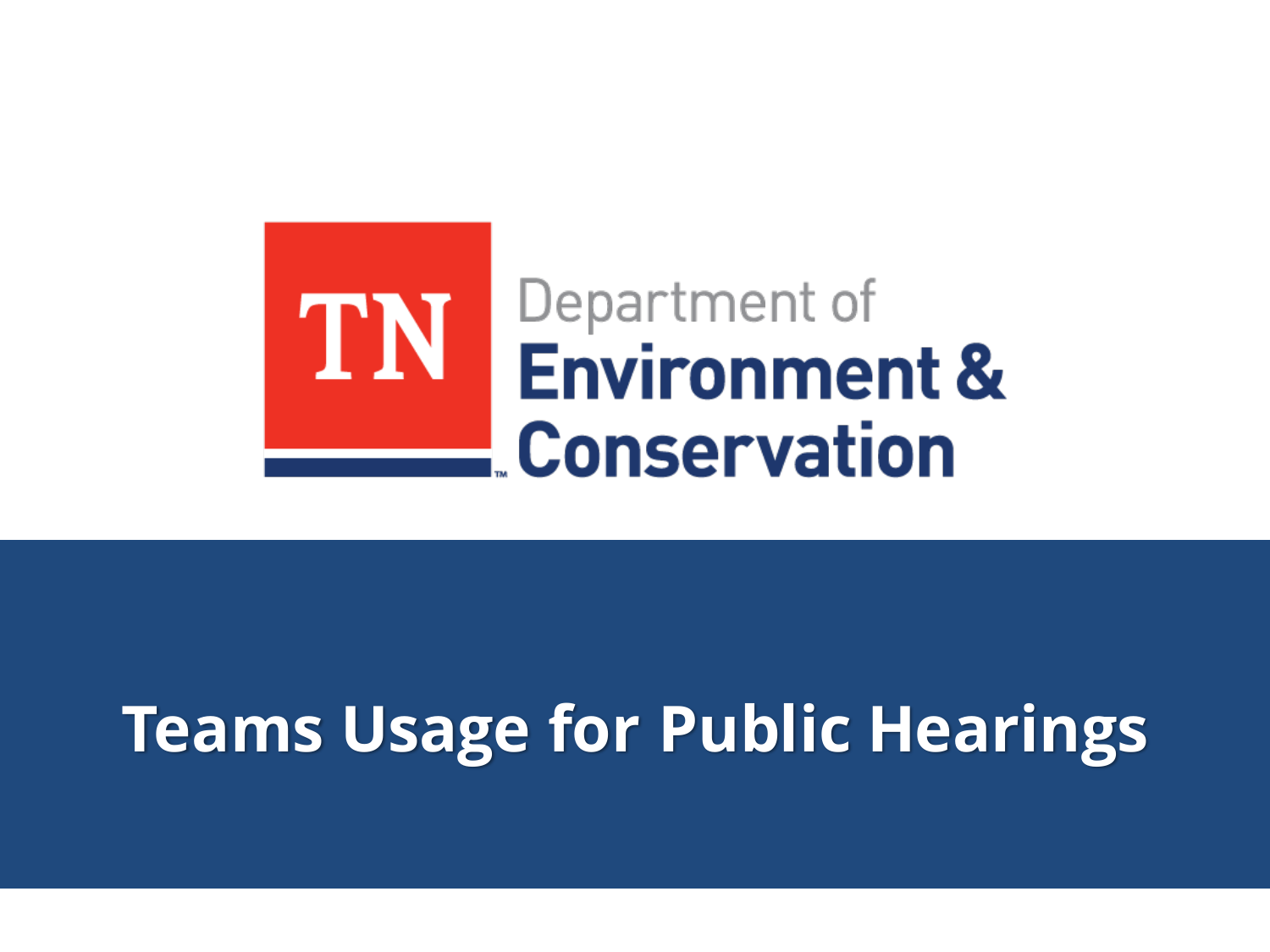# **Joining by Computer**

Clicking the direct link will bring you to the below website. You may choose any option, but you can join the meeting without downloading the program by clicking "Continue on this browser".



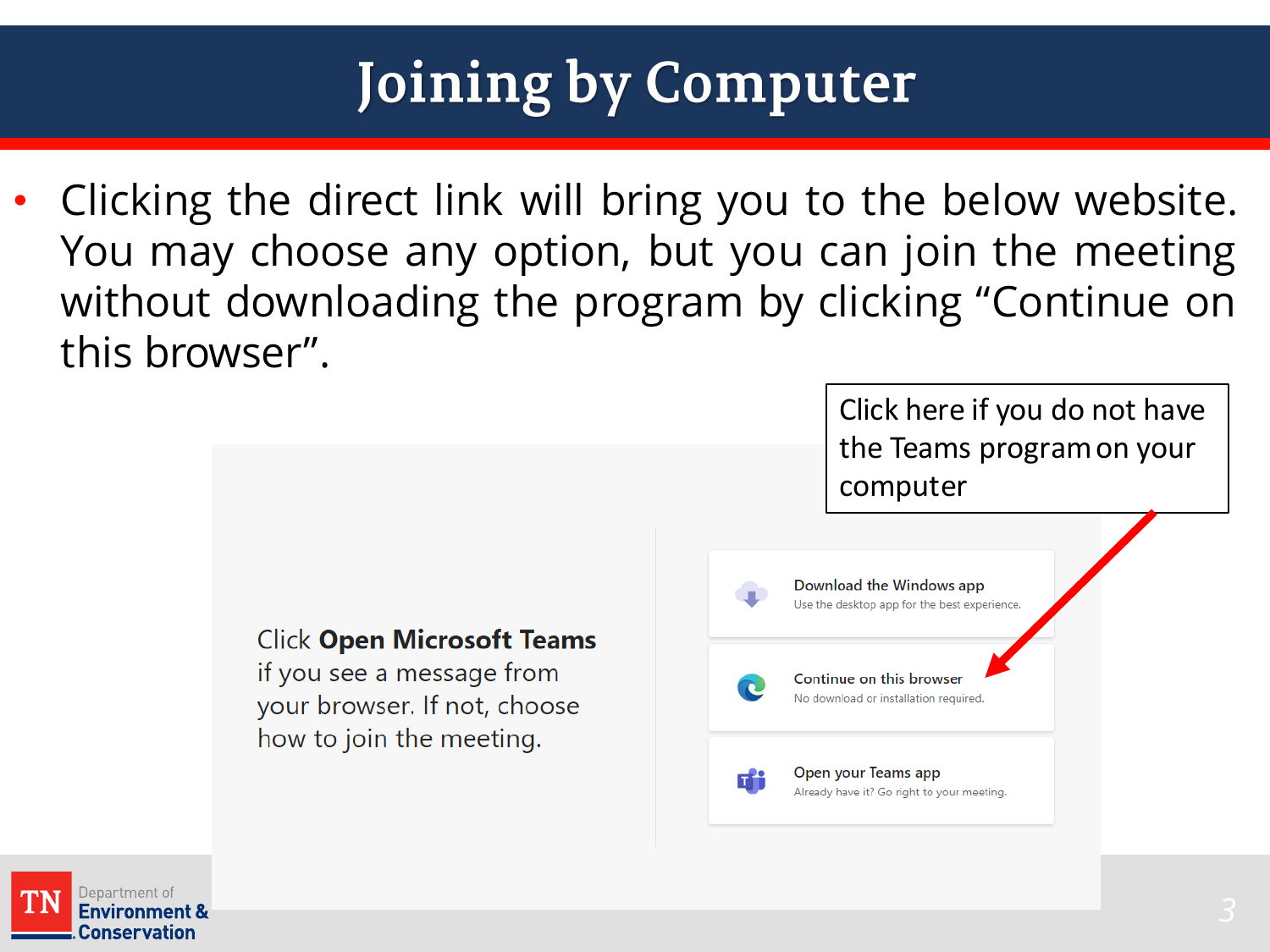### **Joining by Computer (Continued)**

- Click "Allow" for the use of microphone if you wish to speak during the meeting/hearing.
- If you cannot enable your microphone or do not have a microphone, proceed to the next step to instead use a phone for audio.



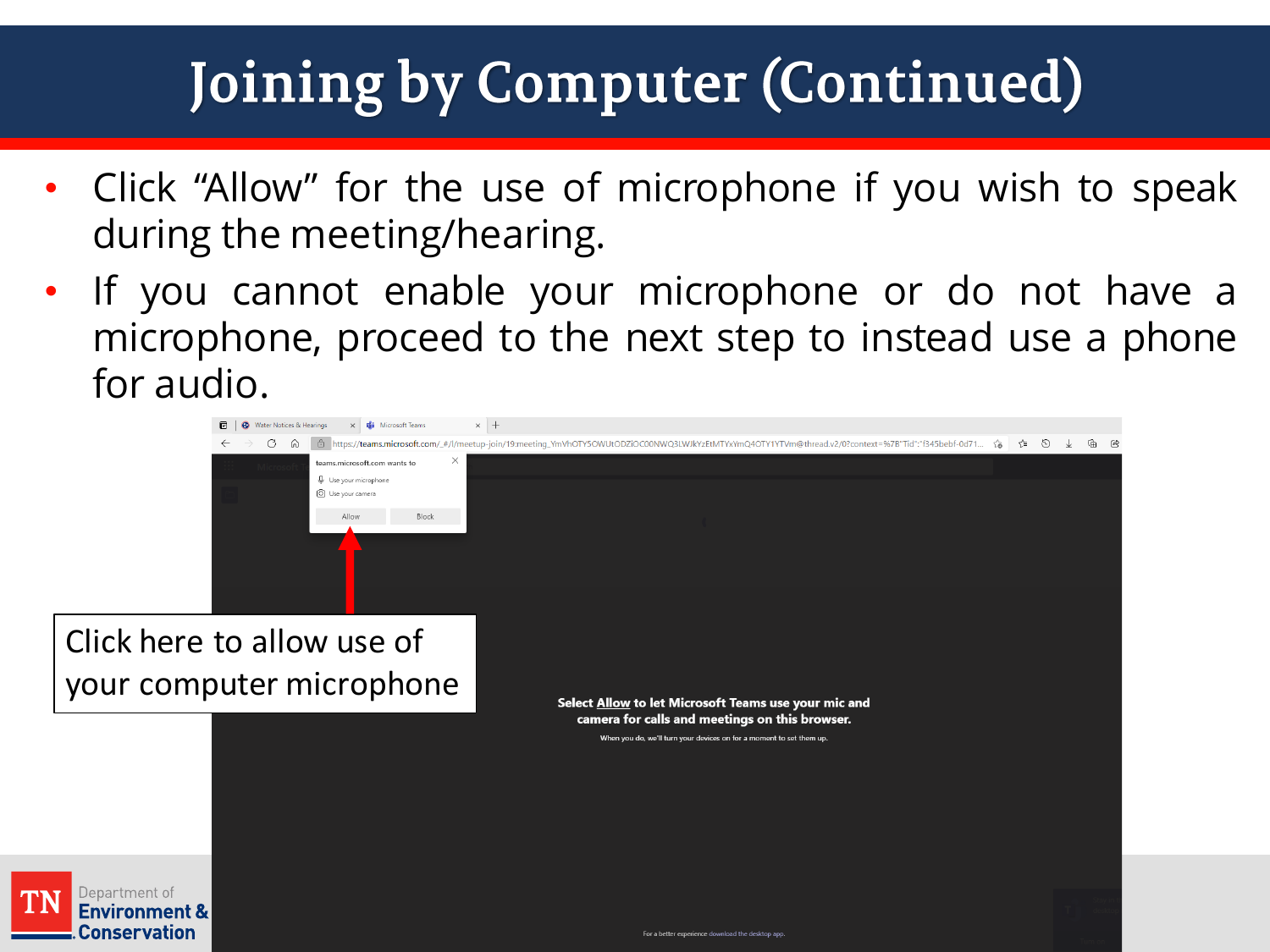# **Joining by Computer (Continued)**

If you do not have a computer microphone, click "Phone" audio" at the bottom of the page and follow the prompts.

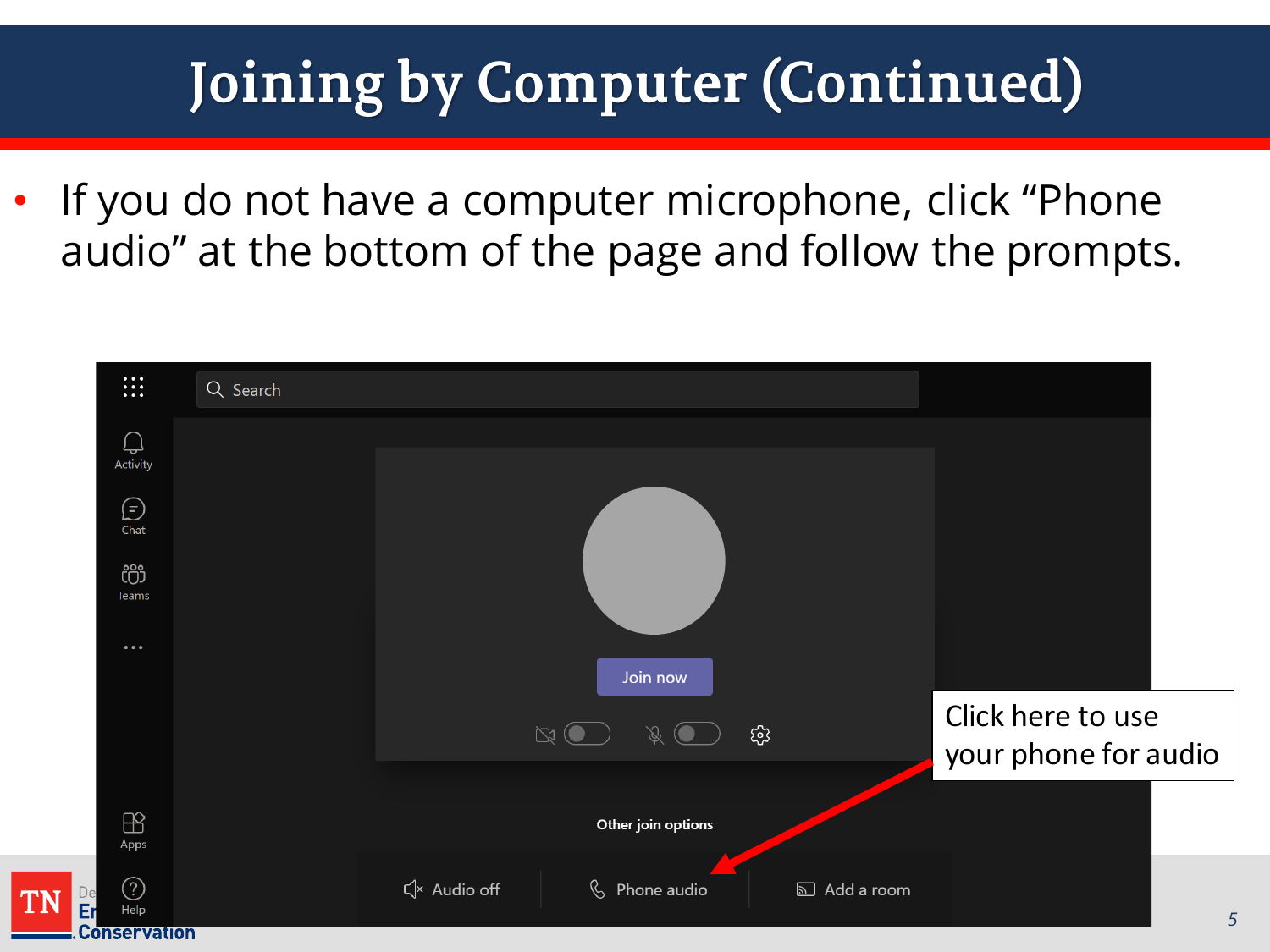# **Join by Computer (Continued)**

• After you have set up your audio connection, click **Join now**  to enter meeting



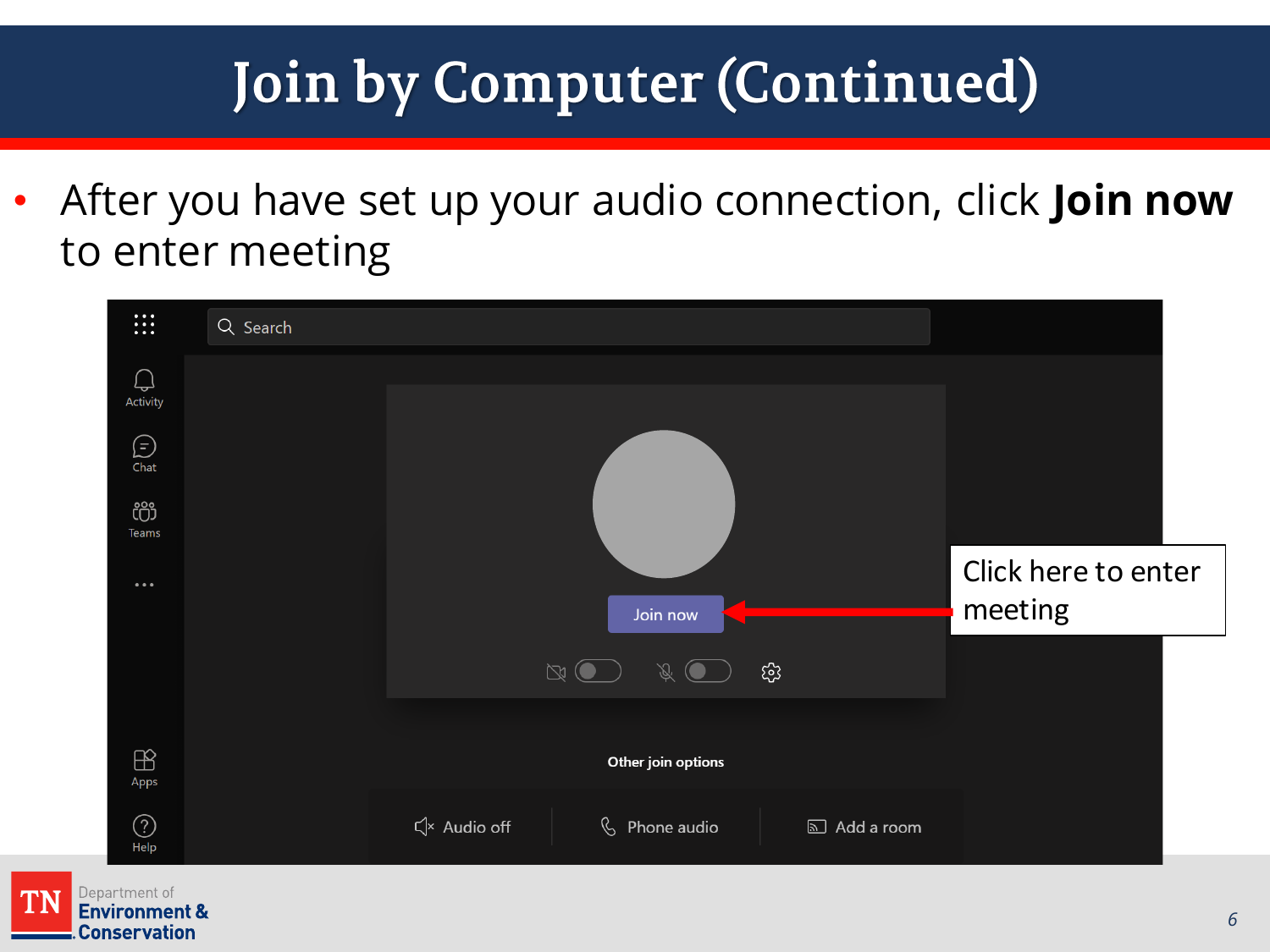#### Joining by Phone Instead of Computer

- The call-in number is provided within the public notice document.
- To access the meeting, dial the call-in number and then enter the meeting ID number, followed by the **#** sign.
- You will be muted upon entry to the meeting in order to reduce background noise. To unmute yourself, press \*6.

Information regarding how to join by computer will be posted to the following website: https://www.tn.gov/environment/ppo-public-participation/ppo-public-participation/ppo-water.html

Join by phone: 1-629-209-4396 Phone Conference ID: 305 485 091#

If you have difficulty connecting to the hearing, please call:

Conservation

NOTE: Number and Conference ID will be unique for each meeting.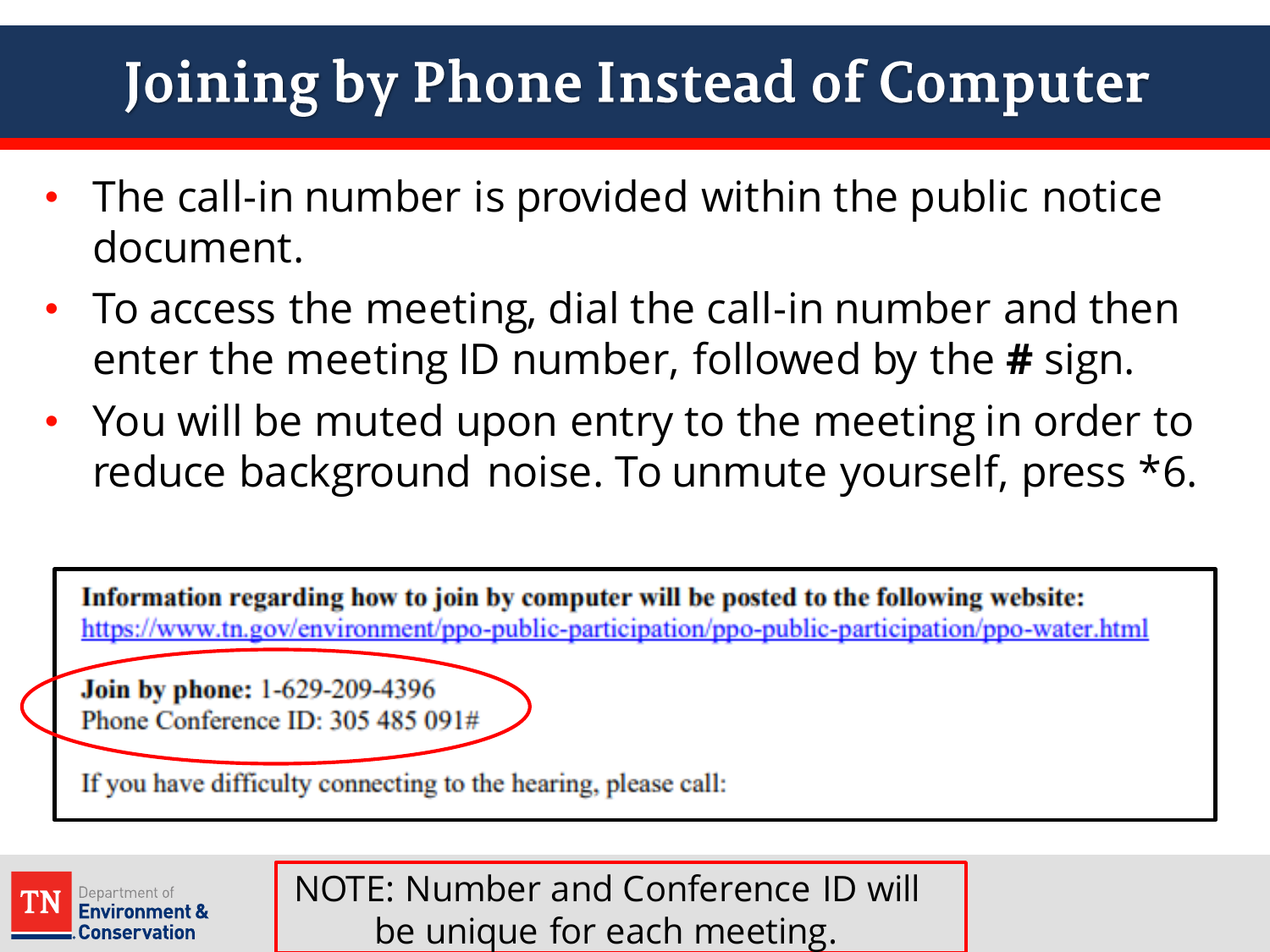#### **Options within the Meeting**

- Below are options available to use during the Teams meeting. These will be displayed either in the top right corner or the lower center of the screen.
	- Note: Some options may be disabled by the host.



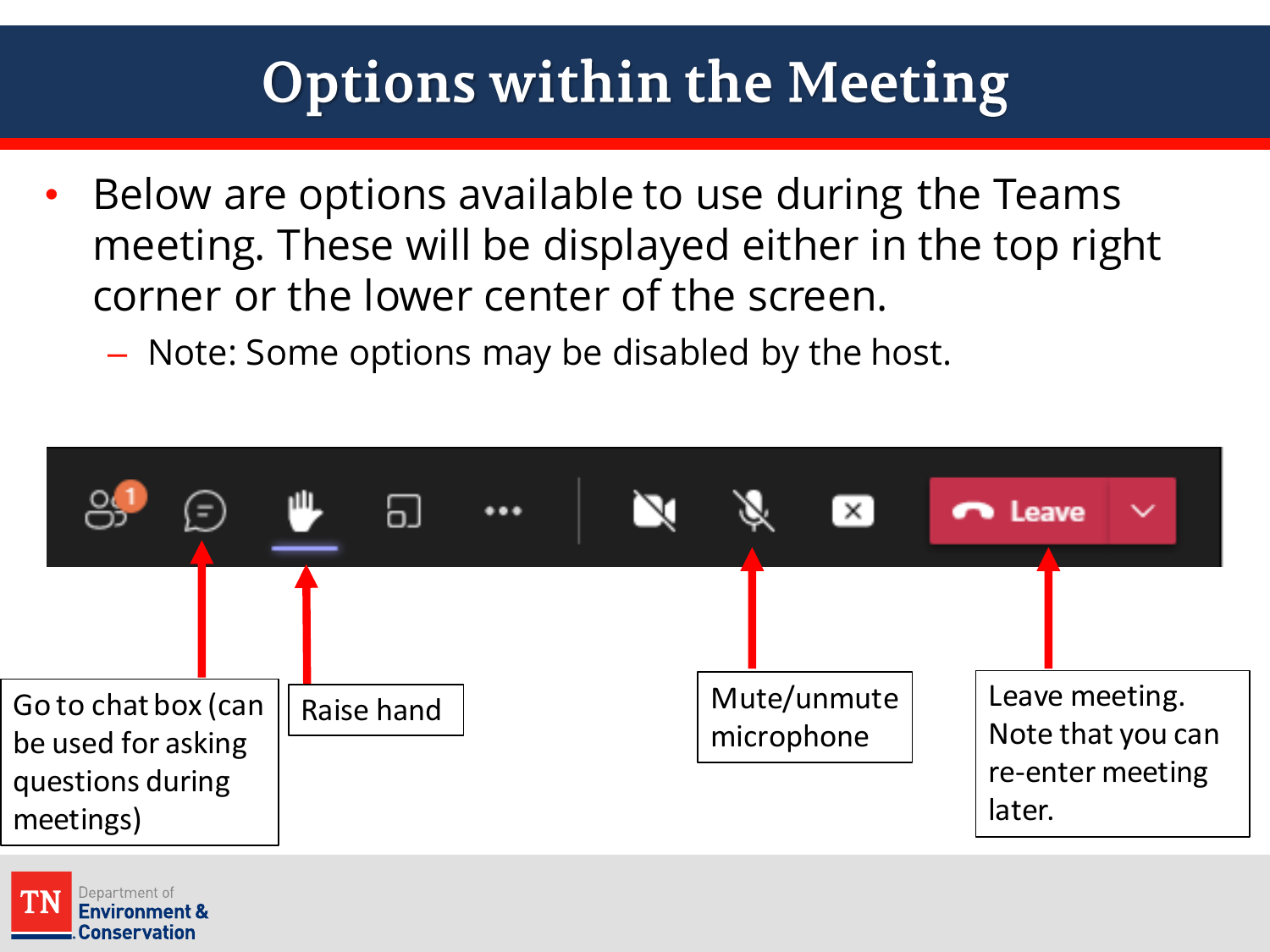#### **How to Speak**

- To reduce background noise, participants will be muted upon joining the meeting.
- For phone calls: you will be able to mute and un-mute yourself by pressing **\*6**.
- For computers: you can talk using the computer's microphone and speaker system and using the microphone button on the Teams application.  $\mathscr{L}$ 
	- If your computer does not have a microphone and speaker system, you may view the materials on the computer but use your phone for audio.